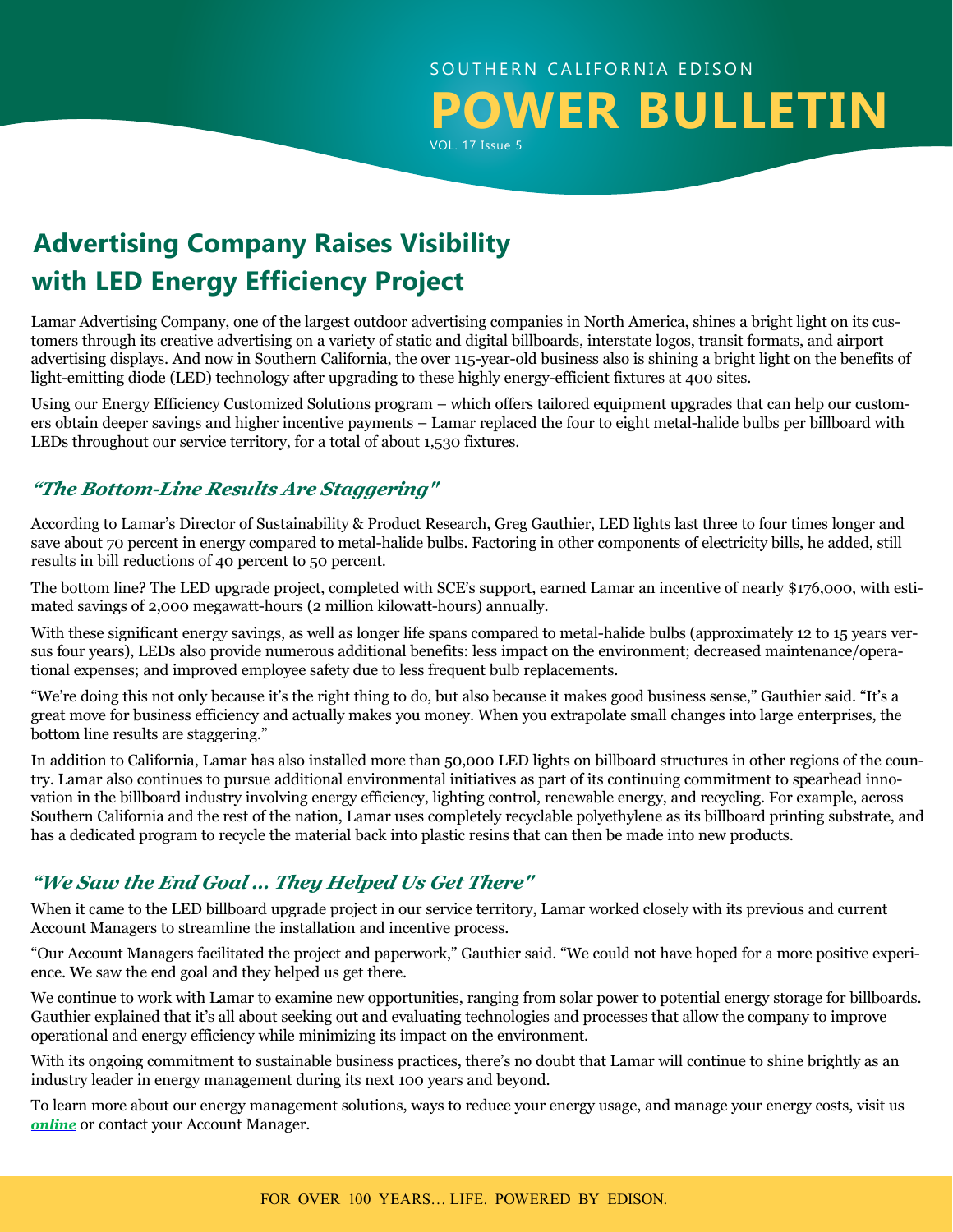## SOUTHERN CALIFORNIA EDISON **OWER BULLETIN**



*Lamar Advertising Company Plant Manager Mike Gentile (center) joins SCE representatives to accept an incentive check of nearly \$176,000 for Lamar's upgrade to LED fixtures on billboards throughout SCE's service territory. Use of LEDs versus the previously installed metal-halide bulbs provides the company with estimated savings of 2 million kWh annually. Left to right: Natalie Bustamante, SCE IDSM, Commercial & Industrial Segment; SCE Account Manager Stephanie Myers, Commercial & Industrial Segment; Lamar's Mike Gentile; SCE Principal Manager Ken Crebar, Commercial & Industrial Segment; and SCE Senior Manager Dan Ngo, Commercial & Industrial Segment.*

*This case study is provided for your general information and is not intended to be a recommendation or endorsement of any particular product or company, or a representation of any actual or potential future energy or monetary savings for any customer.* 

*These programs are funded by California utility ratepayers and administered by SCE under the auspices of the California Public Utilities Commission (CPUC). Programs are effective until either funding is expended or the program is discontinued. Programs may be modified or terminated without prior notice.* 

*The information contained herein does not replace pricing information contained in any CPUC-approved tariff. Terms and conditions apply. Please refer to the tariffs for the programs described for a complete listing of terms and conditions of service, which can be viewed online at [sce.com/regulatory](http://www.sce.com/regulatory).*

## **Don't Miss Out: There's Still Time to Register for SCE's Annual Water Conference in Tulare on Nov. 2**

If you're located in the Central Valley, register today for our free 8th Annual Water Conference at SCE's Energy Education Center-Tulare.

Given that about 20 percent of California's total electricity usage involves water treatment and pumping, the event will address the state's critical water-energy nexus – with the opportunity for attendees to learn, interact, and move forward in the fields of drought management, water efficiency, and energy management.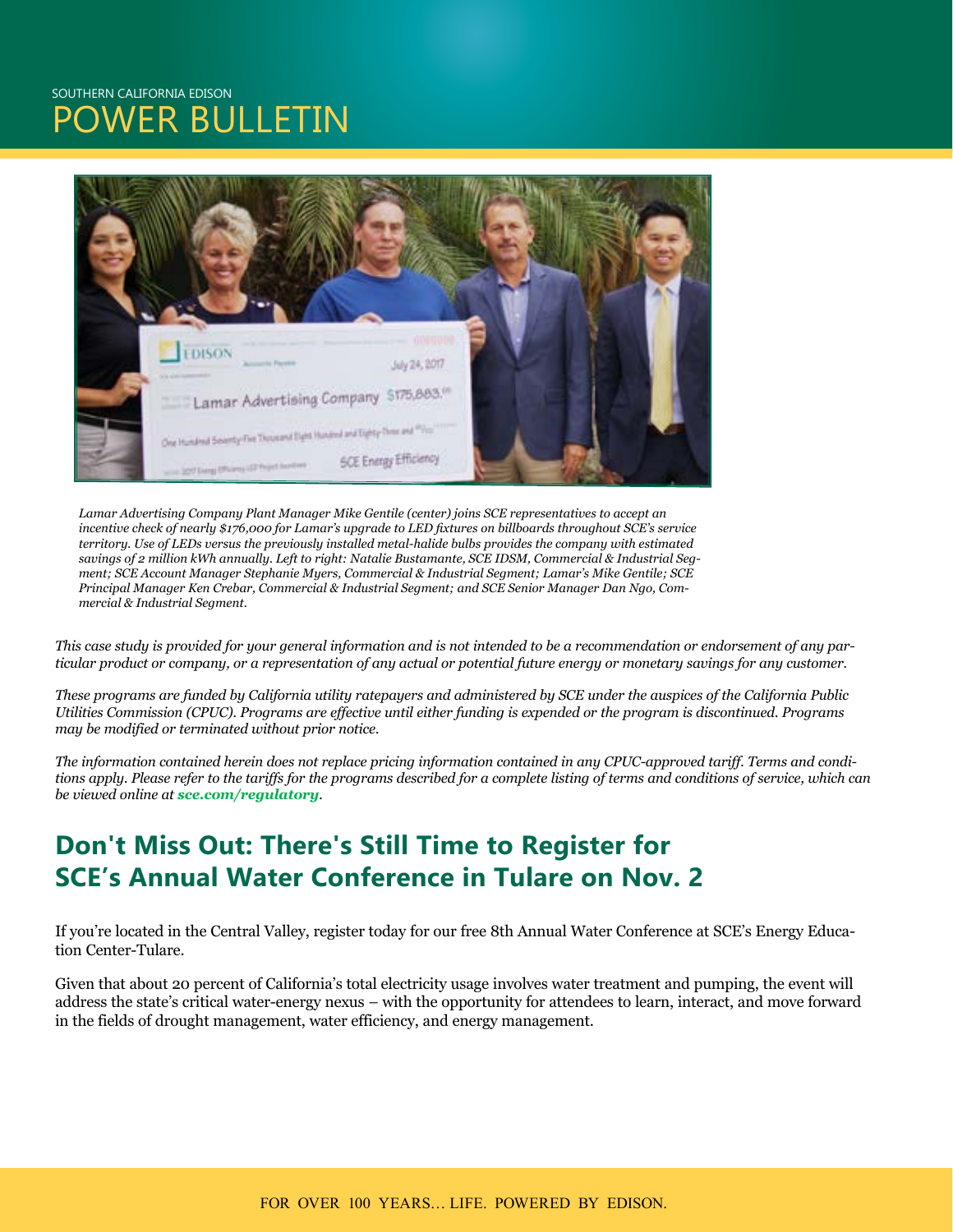

### **When and Where**

- Thursday, Nov. 2, 2017, 8 a.m. to 1:30 p.m.
- SCE Energy Education Center-Tulare, 4175 S. Laspina St., Tulare, CA 93274

### **Who Should Attend**

- Owners/operators and general managers of water/ wastewater agencies
- Farm managers
- Energy managers/analysts
- Irrigation district personnel
- **Engineers**
- Agriculture and water consultants
- Irrigation and pump company personnel

#### An exhibitor show and a panel discussion will wrap up the event.

*For more information and to register, visit [scewaterconference.com](http://www.scewaterconference.com/).* 

### **Scheduled Speakers**

- Keynote: Nic Stover, CEO and Founder, Polaris Energy Services, where he and his team focus on energy management and utility energy programs for agriculture customers in California
- Michelle Sneed, Land Subsidence Specialist, California Water Science Center
- John D. Moreno, P.E., Business Technical Division Chief, U.S. Army Corps of Engineers South Pacific Division
- Aaron Fukuda, District Engineer, Tulare Irrigation District
- Tricia Stever Blattler, Executive Director, Tulare County Farm Bureau

The event also will feature speakers from SCE and Pacific Gas & Electric. Sessions will cover a wide range of relevant topics, including (but not limited to):

- Subsidence:
- On-farm recharge pilot;
- Demand Response of the future;
- SCE and PG&E products and services; and
- California water projects.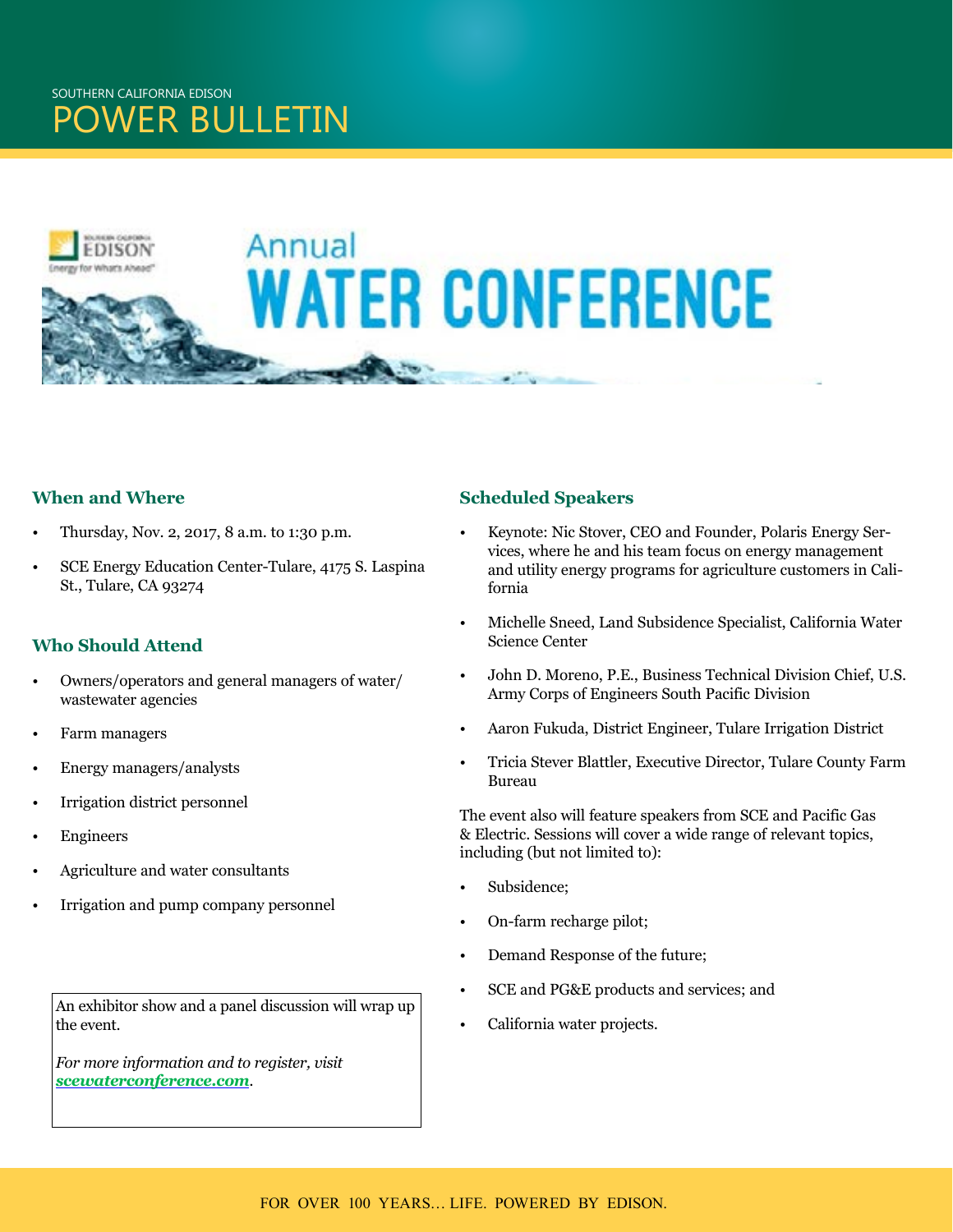# **Hispanic Heritage Month: Honoring Businesses and Community Partners**

SCE recently marked Hispanic Heritage Month by honoring energy efficiency and other community and business partner champions that are making a difference in our communities.

The events, which took place in South Gate in Southern California, and in Tulare in the Central Valley, also showcased how diversity is an integral part of who we are and how we operate. Our employees reflect the rich tapestry of central and Southern California, and we're proud to play an active role within the diverse communities around us.

Congratulations to the highly deserving 2017 SCE Hispanic Heritage Month award recipients:

### *Energy Efficiency Participation Award:*

*CEMEX:* A proud member of the Victorville community for 100 years, CEMEX is a global building materials company that provides high-quality products and reliable service to customers and communities in more than 50 countries around the world. Its U.S. network includes 11 cement plants, 43 strategically located distribution terminals, 57 aggregate quarries, and more than 270 ready-mix concrete plants.





*(Left to right) Frank Yanes, SCE account manager, Business Customer Division; Russ Johnson, SCE Tulare regional manager, Business Customer Division; SJVCEO Executive Director Courtney Kalashian; SJVCEO Project Analyst Rochelle Thomas; SJVCEO Program Administrator Samantha Dodero; Irfan Parekh, project manager, SCE Customer Programs and Services Division; and Mike Marelli, SCE vice president, Business Customer Division.* 

*(Left to right) Mike Marelli, SCE vice president, Business Customer Division; Rogelio Cantu, CEMEX operations manager, Quarry Plant; Carlos Uruchurtu, CEMEX plant manager, Quarry and River Plants; and Bob Kniss, SCE account manager, Business Customer Division.*

### *Energy Champion Award:*

*San Joaquin Valley Clean Energy Organization (SJVCEO):* A nonprofit organization based in Fresno, SJVCEO works throughout California to use clean energy to help improve the quality of life in rural areas. SJVCEO coordinates with cities, counties, and public and private organizations to demonstrate the benefits of energy efficiency and alternative forms of energy, and helps bring access to energy-efficiency programs closer to home. The organization has partnered with SCE since 2009 as an implementer of the Local Government Partnership programs in the San Joaquin Valley and High Desert regions, and continues to demonstrate municipal leadership, small business innovation, nonprofit collaboration, and workforce development and training.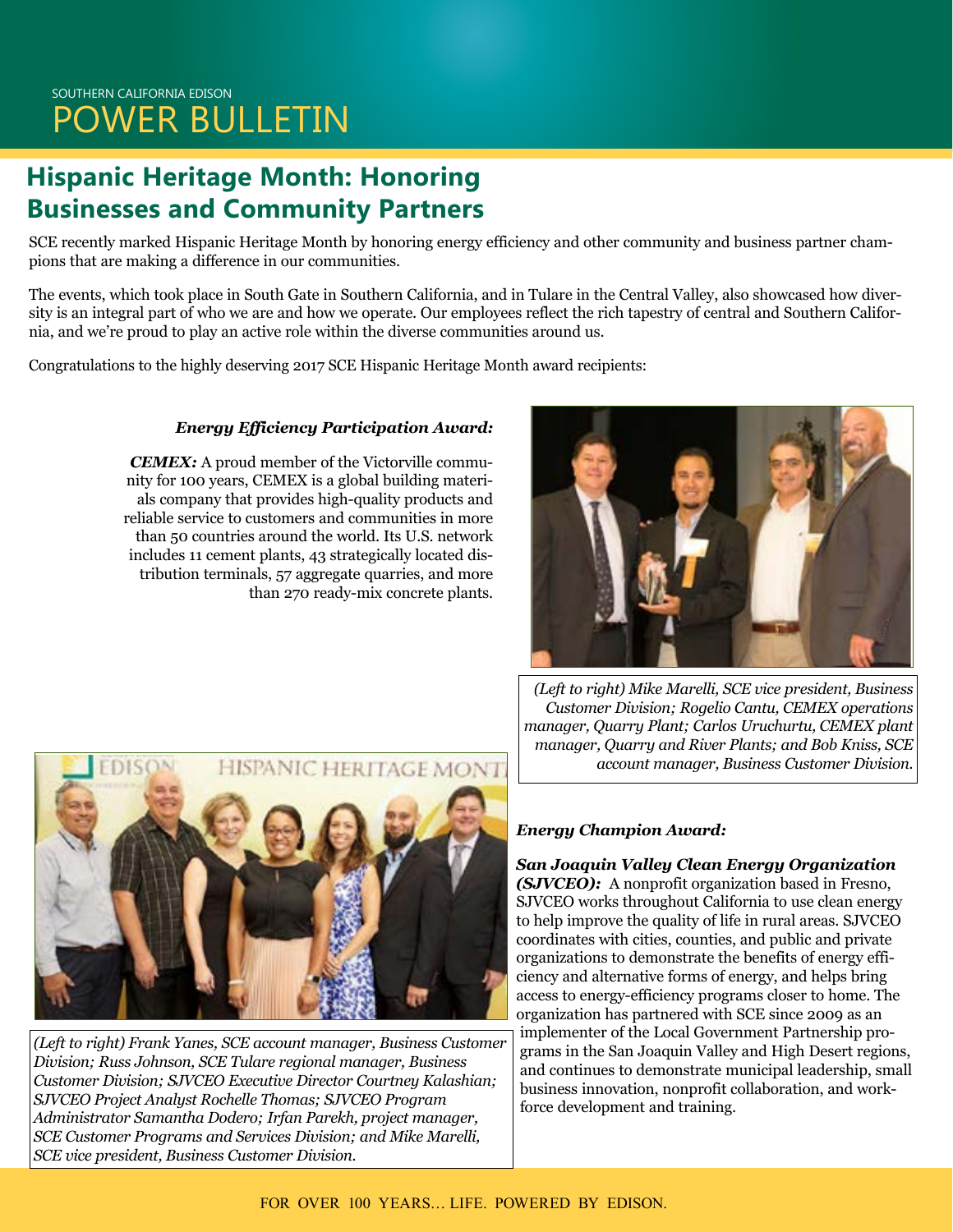## SOUTHERN CALIFORNIA EDISON POWER BULLETIN

#### *Community Partnership Award:*

*Association of Independent California Colleges and Universities (AICCU):* The AICCU represents almost 80 California nonprofit colleges and universities, with a core mission of improving lives through higher education. AICCU colleges and universities offer programs in more than 100 locations, contributing to the betterment of the state by providing access to quality higher education for California's diverse population; creating highly skilled workers to compete successfully and ensure California's continued leadership in the global economy; investing nearly \$30 billion annually in the state; and employing



more than 91,000 residents. *(Left to right) Colin Cushnie, SCE vice president of Energy Procurement & Management; Mike Marelli, SCE vice president, Business Customer Division; Janet Clayton, Edison International senior vice president of Corporate Communications; Edison International President and CEO Pedro Pizarro; Dr. Julie Mendoza, project director, Intersegmental Coordinating Committee (accepted award from AICCU); SCE President Ronald O. Nichols; and Stu Hemphill, SCE senior vice president of Customer and Operational Services.* 



*(Left to right) Mike Marelli, SCE vice president, Business Customer Division; Mike Montoya, Edison International vice president, chief ethics and compliance officer; BGCS Executive Director Galen Quenzer; and Robert Quintero, SCE principal manager, Local Public Affairs.*

#### *Community Partnership Award:*

*Boys & Girls Clubs of the Sequoias (BGCS):* BGCS (an affiliate of Boys & Girls Clubs of America) is a youth development organization whose mission is to enable all young people, especially those who need us most, to reach their full potential as productive, caring, and responsible citizens. The organization serves 3,500 young individuals ages 6-18, at 14 clubs in several Tulare County communities, and offers programs in character and leadership development; education and career development; health and life skills; the arts; and sports, fitness, and recreation.